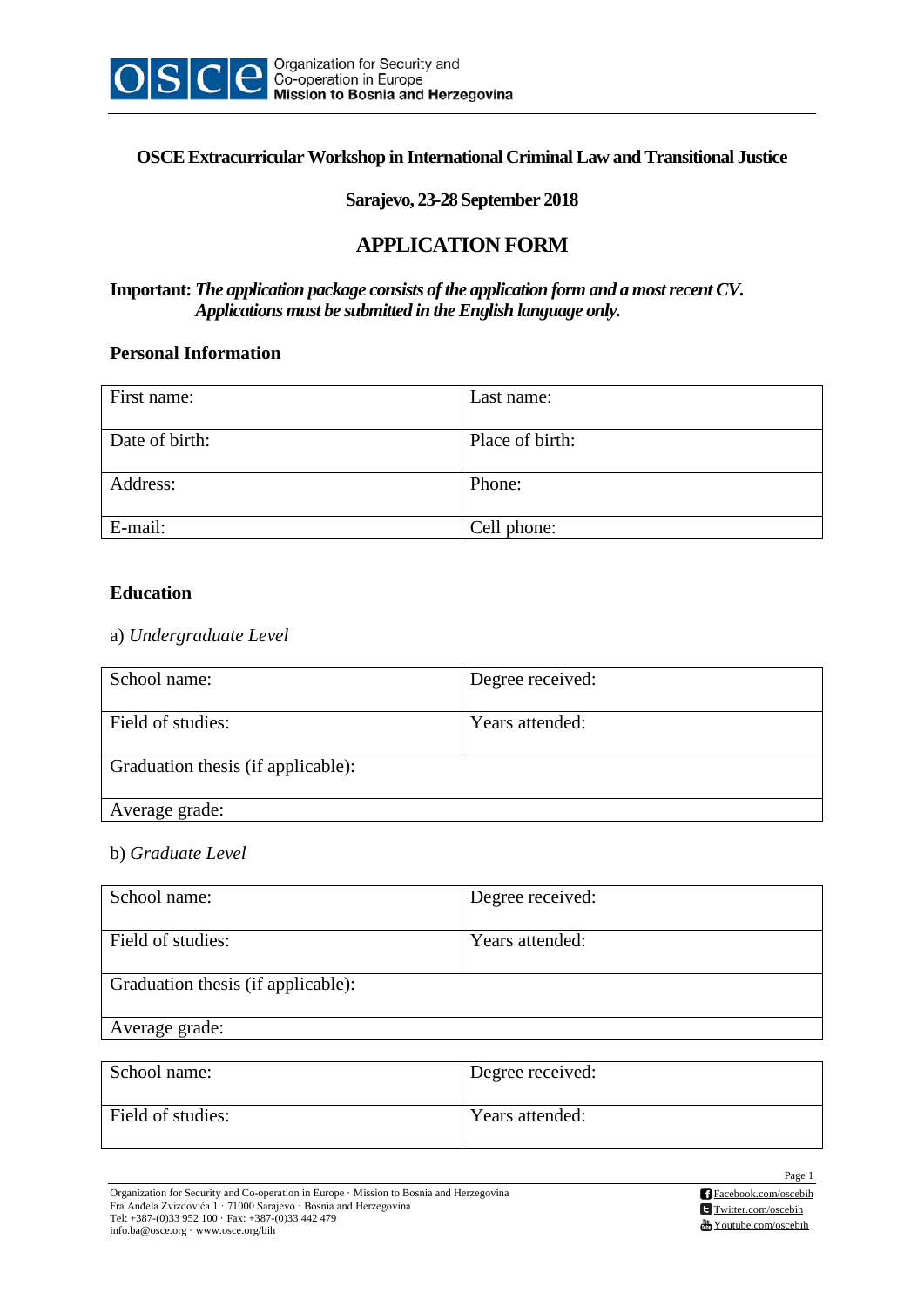

## Graduation thesis (if applicable):

Average grade:

## **Professional Experience**

| Position:              | Employer:            |
|------------------------|----------------------|
| Field of business:     | Dates of employment: |
| Main responsibilities: |                      |

| Position:              | Employer:            |
|------------------------|----------------------|
| Field of business:     | Dates of employment: |
| Main responsibilities: |                      |

| Position:              | Employer:            |
|------------------------|----------------------|
| Field of business:     | Dates of employment: |
| Main responsibilities: |                      |

| Position:              | Employer:            |
|------------------------|----------------------|
| Field of business:     | Dates of employment: |
| Main responsibilities: |                      |

## **Personal Statement**

The personal statement should contain a maximum of 600 words and provide answers to the following questions:

- 1) Why do you consider yourself to be a good candidate for this programme?
- 2) How do your past experience and future goals relate to the programme?